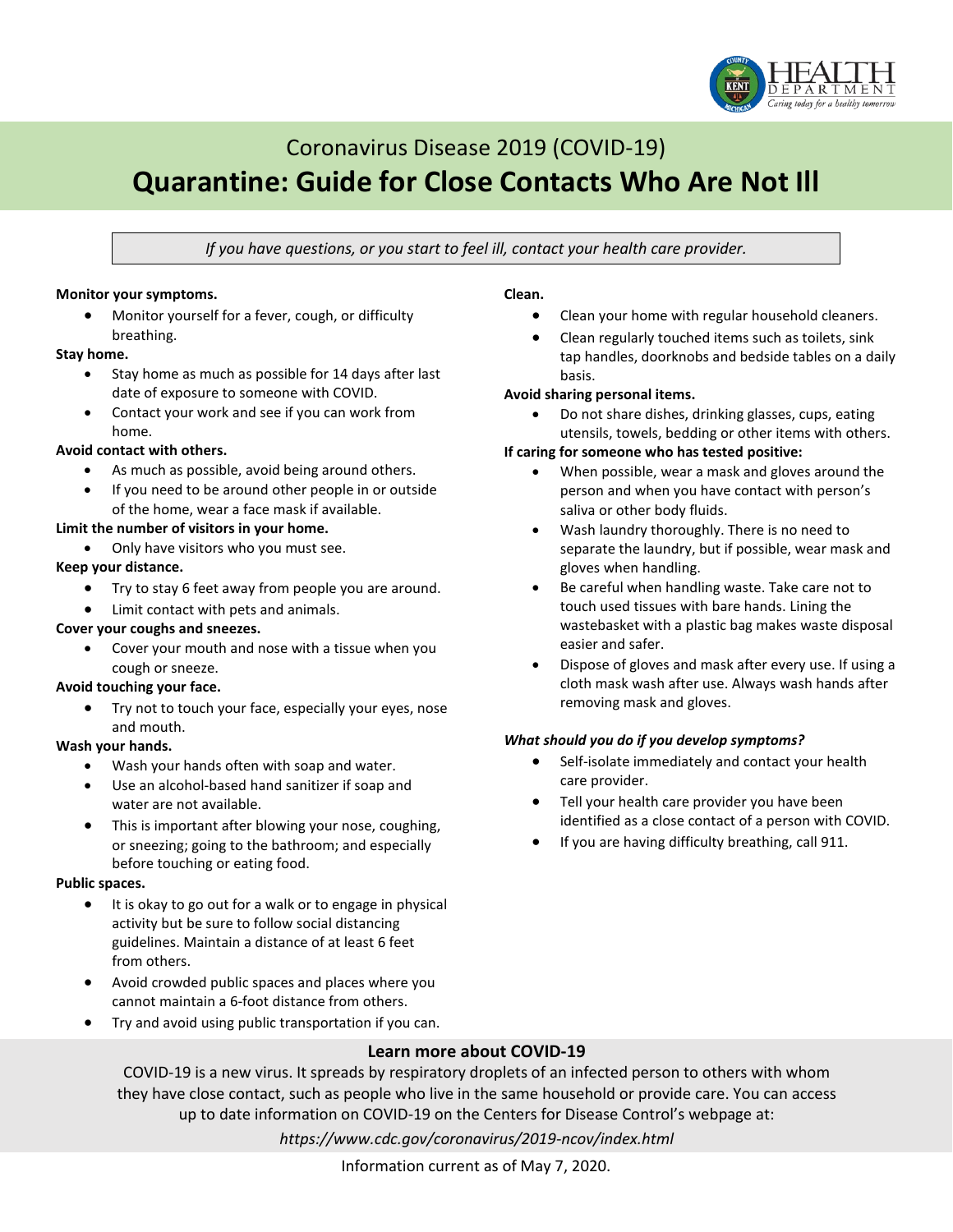

# Enfermedad del Coronavirus 2019 (COVID-19)

# **Cuarentena: Guía para Contactos Cercanos Que No están Enfermos**

*Si tiene preguntas, o si empieza a sentirse enfermo, contacte a su proveedor de salud.*

#### **Monitoree sus síntomas.**

Realice un auto monitoreo por si tiene fiebre, tos o dificultad para respirar.

#### **Permanezca en su casa.**

- Permanezca en su hogar el mayor tiempo posible durante 14 días después de haber estado expuesto a alguien con COVID. \*needs to be updated
- Contacte a su lugar de empleo para averiguar su puede trabajar desde la casa.

## **Evite el contacto con otros.**

- Haga todo lo posible por evitar entrar en contacto con otras personas.
- Si se ve obligado a estar con otras personas dentro o fuera de su hogar, use

mascarilla/cubrebocas si tiene uno a la mano.

# **Limite el número de visitantes en su hogar.**

• Admita únicamente a las personas que debe ver.

#### **Mantenga su distancia.**

- Haga todo lo posible por mantenerse a una distancia de 6 pies (2 metros) de las personas que lo rodean.
- Limite el contacto con mascotas y animales.

### **Cúbrase la boca al toser o estornudar.**

• Cúbrase boca y nariz con un pañuelo al toser o estornudar.

#### **Evite tocarse la cara.**

• Haga todo lo posible por no tocarse la cara, en especial los ojos, la nariz y la boca.

#### **Lávese las Manos.**

- Lávese las manos frecuentemente con agua y jabón.
- Use un desinfectante de manos a base de alcohol si se encuentra en un lugar donde no hay agua ni jabón disponibles.
- Este paso es importante realizarlo después de sonarse la nariz, toser o estornudar; después de

usar el baño; y especialmente, antes de manipular alimentos o comer.

#### **Evite Salir a Espacios Públicos.**

- En caso de enfermarse, evite los espacios públicos o lugares conglomerados donde es difícil separarse de las demás personas.
- Si se ve obligado a salir, haga todo lo posible por evitar usar el transporte público. \*needs to be updated

#### **Limpie.**

- Limpie su hogar con limpiadores caseros habituales.
- Limpie a diario todas las áreas y superficies de alto contacto como inodoros, las llaves del lavamanos, manijas de las puertas, mesas de noche, etc. usando limpiadores caseros habituales

### **Evite compartir artículos personales.**

• No comparta platos, vasos, cubiertos, toallas, lencería o ropa de cama, u otros artículos con otros.

### **If caring for someone who has tested positive:**

- When possible, wear a mask and gloves around the person and when you have contact with person's saliva or other body fluids.
- Wash laundry thoroughly. There is no need to separate the laundry, but if possible, wear mask and gloves when handling.
- Be careful when handling waste. Take care not to touch used tissues with bare hands. Lining the wastebasket with a plastic bag makes waste disposal easier and safer.
- Dispose of gloves and mask after every use. If using a cloth mask wash after use. Always wash hands after removing mask and gloves.

# *¿Qué debe hacer si desarrolla los síntomas?*

# **Learn more about COVID-19**

COVID-19 is a new virus. It spreads by respiratory droplets of an infected person to others with whom they have close contact, such as people who live in the same household or provide care. You can access up to date information on COVID-19 on the Centers for Disease Control's webpage at:

*https://www.cdc.gov/coronavirus/2019-ncov/index.html*

Information current as of May 7, 2020.